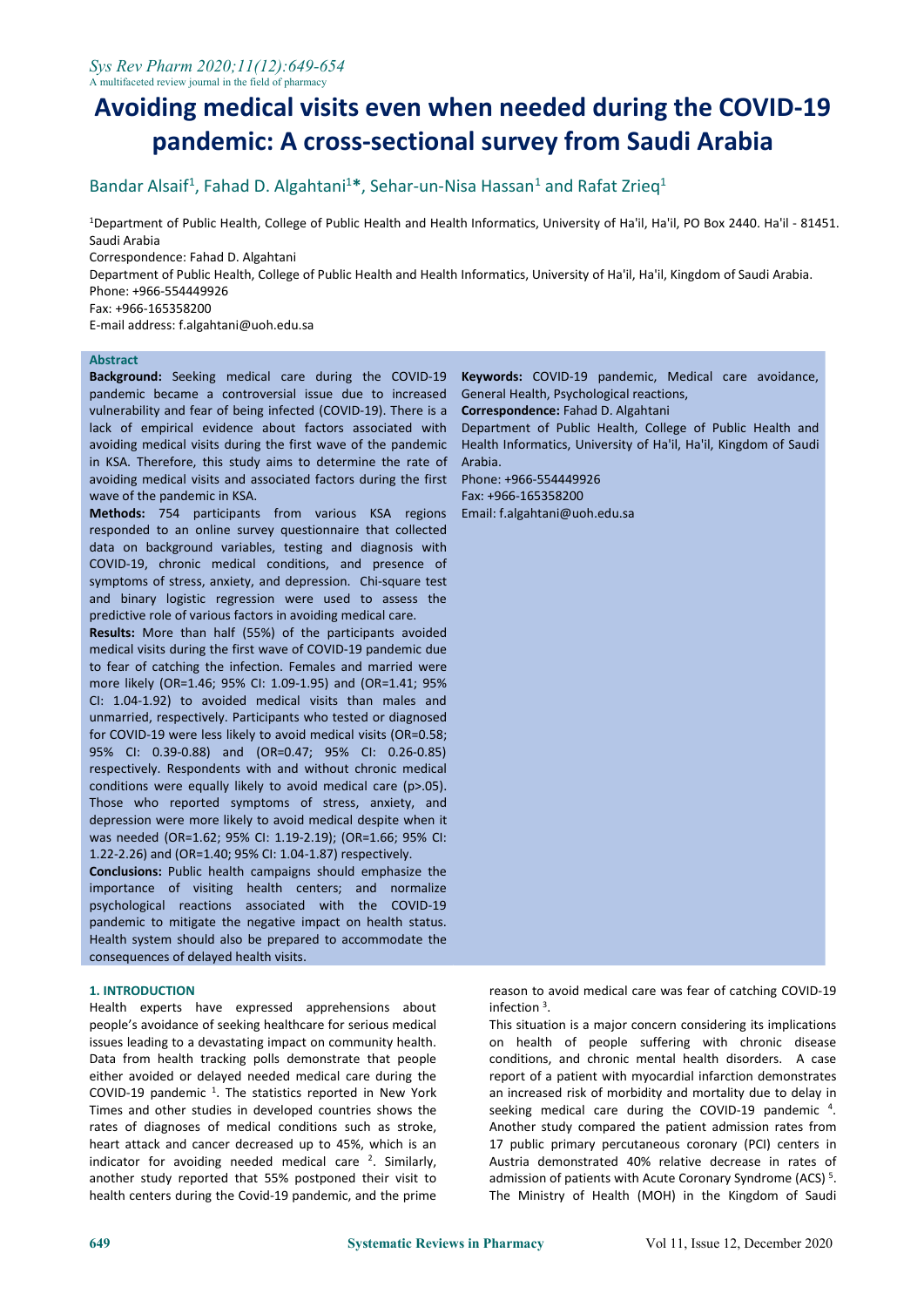## **sectional survey from Saudi Arabia**

Arabia (KSA) adopted an all-encompassing strategy to overcome challenges during COVID-19 pandemic. MOH adopted multipronged strategies including expanding and relocating existing healthcare resources to rapidly detect COVID-19 infected cases and immediate access to the available treatment <sup>6</sup>. Moreover, MOH implemented a contains seve couple of public health interventions to enhance compliance with some precautionary measures at the individual and community levels <sup>7</sup>. Some of these interventions are stress. The community "Mawid" which facilitate people in self-assessment for COVID-19 as well as the setup of nearly 237 "Tataman" clinics to meet the needs of people who display symptoms of COVID-19 infection <sup>8</sup>. Additionally, during the complete and Depressic lockdown period people had facility to utilize e-permits issued through "Tawakkalna" app to visit health centers and seek needed medical car. All these steps were effectively in controlled the morbidity and mortality associated with COVID-19 infection; however, there is limited evidence about what measures taken to fill the gap of attending to the routine healthcare needs of patients with non-COVID diseases.

We were unable to retrieve any study from Saudi Arabia that assessed rate and reasons for avoiding visiting medical centers even when medical care is needed during COVID-19 pandemic. However, the research reports from other developed countries of the world shows that people restrict themselves to visit healthcare centers or coming in contact with healthcare workers due to high perceived risk of catching COVID-19 infection from these places<sup>4,5</sup>. .

As part of a bigger study about the impact of COVID-19 on the population health, the present paper aims to identify the sociodemographic profile of people who avoided medical care through medical centers out of fear of COVID- 19 in the Kingdom of Saudi Arabia and determine its associated factors.

## **2. MATERIALS AND METHODS**

## **2.1. Participants & Procedure**

The sample comprised of 754 male and female participants with a mean age of 36±10.9 years. The online survey was conducted between  $4<sup>th</sup>$  to  $17<sup>th</sup>$  July 2020 to obtain responses is 55456/ from people living in thirteen geographical regions of the KSA. All participants agreed on informed consent before completing the survey questionnaire.

## **2.2. Study Variables and Instruments**

**Background Information:** Participants provided information about their demographic background, including gender, age, education, marital status, and nationality.

**Chronic Health Conditions:** Participants reported any chronic health problems on agiven list of possible chronic health conditions by choosing either 'Yes' or 'No' option. An open-ended item obtained data about any specific health condition not in the list.

**Exposure to COVID-19 infection:** This section inquired if the participant himself or his family member/relative/friend was tested and diagnosed with COVID-19.

**Psychological Health Status:** A version of the Depression Anxiety Stress Scales (DASS-21) assessed the symptoms and levels of stress, anxiety, and depression 9 . Each subscale contains seven items rated on a 4-point Likert scale ranging from 0 (did not apply to me at all) to 3 (applied to me very much) and determine the levels of depression, anxiety, and stress. The cut off scores is determined on the subscales to categorize the severity of symptoms from mild to extremely severe. In our study, we have used dichotomized the variables as (Normal=0) and (Stressed=1). Similarly, Anxiety and Depression were also recorded as binary variables.

**Avoiding Medical Care from Medical Centers:** Avoiding medical care from medical centers out of fear of catching infection during the COVID-19 pandemic was assessed in the survey questionnaire. Participants were asked to provide either 'Yes' or 'No' response to an item *'Did you decide not to visit any medical center during COVID-19 pandemic despite it was needed at that time because you were afraid about catching COVID-19 virus?'.*

## **2.3. Statistical analysis**

All the statistical analysis was performed by using IBM SPSS version 21. Descriptive analysis was done to understand the details of the socio-demographic characteristics of the study population. The frequency and percentage of anxiety, stress, and depression were also reported. Univariate analysis and multivariate analysis were completed to identify factors associated with avoiding medical care. Odds ratio and significance levels were considered significant at p<0.05.

## **2.4. Ethical consideration**

All participants voluntarily participated in this study. Informed consent was taken at the beginning of the questionnaire describing the details and purpose of the study. The survey did not ask for any personal information of the participant. The Ethical Committee of the University of Hail approved the study, and the ethical approval number is 55456/5/41.

## **3. RESULTS**

The descriptive characteristics of the participants were presented in Table 1. The sample includes (54%) male and (46%) female participants with age range from 18 to 65 years, and the minimum level of education was middle school (1.3%) whereas the highest level of education was post-graduate (33.6%). The majority, 67% and 74% of the participants were married and Saudi national, respectively. In this study,26% of the participants reported suffering from chronic medical problems, including hypertension, diabetes, asthma, arthritis, cancer, heart diseases, obesity, and psychiatric problems. While 6.9% of the participants were diagnosed positively with COVID-19 infection and 20% had a family member or friend diagnosed with COVID-19 infection. The prevalence of stress, anxiety, and depression was 36.5%, 34.1%, and 43.5%, respectively.

**Table 1.** Descriptive characteristics of study participants and medical visits status during the first wave of COVID-19 pandemic in KSA (n=754).

| Demographic variables | Avoided medical care during the pandemic |       |         |
|-----------------------|------------------------------------------|-------|---------|
|                       | Yes                                      | No    | s-value |
|                       | ., (%)                                   | n (%) |         |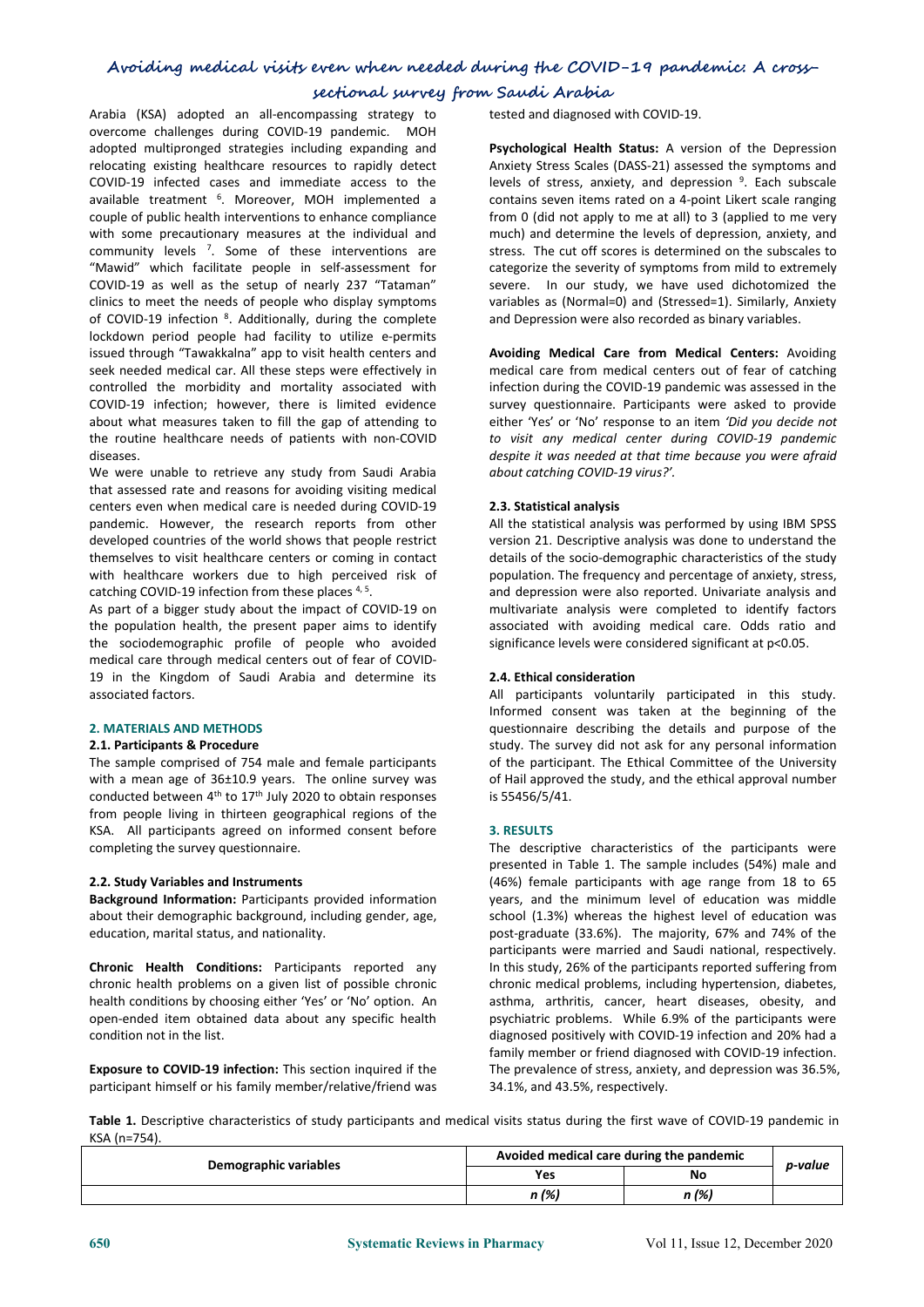## **Avoiding medical visits even when needed during the COVID-19 pandemic: A crosssectional survey from Saudi Arabia**

| Gender                                                       |             |                            |                                     |            |                      |
|--------------------------------------------------------------|-------------|----------------------------|-------------------------------------|------------|----------------------|
| Males (n=408; 54.1%)                                         |             | 207 (50.7%)                | 201 (49.3%)                         |            | 0.010                |
| Females (n=346; (45.9%)                                      |             | 208 (60.1%)                | 138 (39.9%)                         |            |                      |
| Age in years                                                 |             |                            |                                     |            |                      |
| 18-25 years (n=146; 19.4%)                                   |             | 74 (50.7%)                 | 72 (49.3%)                          |            |                      |
| 26-35 years (n=222; 29.4%)                                   |             | 127 (57.2%)                | 95 (42.8%)                          |            |                      |
| 36-45 years (n=257; 34.1%)                                   |             | 140 (54.5%)                | 117 (45.5%)                         |            | 0.751                |
| 46-55 years (n=102; 13.5%)                                   |             | 59 (57.8%)                 | 43 (42.2%)                          |            |                      |
| 56-65 years (n=27; 3.6%)                                     |             | 15 (55.6%)                 | 12 (44.4%)                          |            |                      |
| Education                                                    |             |                            |                                     |            |                      |
| Middle School (n=10; 1.3%)                                   |             | 5 (50%)                    | 5 (50%)                             |            |                      |
| High School (n=89; 11.8%)                                    |             | 48 (53.9%)                 |                                     | 41 (46.1%) |                      |
| College/University (n=401; 53.2%)                            |             | 220 (54.7%)                | 182 (45.3%)                         |            | 0.963                |
| Post-graduate (n=253; 33.6%)                                 |             | 142 (56.1%)                | 111 (43.9%)                         |            |                      |
| <b>Marital Status</b>                                        |             |                            |                                     |            |                      |
| Unmarried (n=246; 32.6%)                                     |             | 121 (49.2%)                | 125 (50.8%)                         |            |                      |
| Married (n=508; 67.4%)                                       |             | 294 (57.9%)                | 214 (42.1%)                         |            | 0.025                |
| Nationality                                                  |             |                            |                                     |            |                      |
| Saudi (n=559; 74.1%)                                         |             | 314 (56.2%)                | 245 (43.8%)                         |            |                      |
| Non-Saudi (n=195; 15.5%)                                     |             | 101 (51.8%)                | 94 (48.2%)                          |            | 0.290                |
| <b>Chronic Medical Problems</b>                              |             |                            |                                     |            |                      |
| Yes (n=195; 26.0%)                                           |             | 108 (55.1%)                | 87 (44.9%)                          |            |                      |
| None (n=559; 74.0%)                                          |             | 307 (54.9%)                | 252 (45.1%)                         |            | 0.910                |
| Type of Chronic Medical Problems                             |             |                            |                                     |            |                      |
| Hypertension (n=49; 6.5%)                                    |             | 22 (44.9%)                 | 27 (55.1%)                          |            |                      |
| Diabetes (n=44; 5.8%)                                        |             | 28 (63.6%)                 | 16 (36.4%)                          |            |                      |
| Psychiatric problems (n=32; 4.2%)                            |             | 17 (53.1%)                 | 15 (46.9%)                          |            |                      |
| Asthma (n=23; 3.1%)                                          |             | 13 (56.5%)                 | 10 (43.5%)                          |            |                      |
| Hypercholesterolemia/ Obesity (n=18; 2.4%)                   |             | 12 (66.7%)                 | 6(33.3%)                            |            | 0.584                |
| Migraine (n=16; 2.1%)                                        |             |                            |                                     |            |                      |
| Heart Disease, Cancer, Arthritis (n=13; 1.7%)                |             | 7 (43.8%)                  | 9(56.3%)<br>3(26.5%)<br>252 (45.1%) |            |                      |
|                                                              |             | 9(74.1%)                   |                                     |            |                      |
| None (n=559; 74%)<br>Tested for COVID-19                     |             | 307 (54.9%)                |                                     |            |                      |
|                                                              |             |                            |                                     |            |                      |
| Not tested (n=403; 53.4%)                                    |             | 229 (56.8%)                | 174 (43.2%)                         |            |                      |
| Tested for COVID-19 (n=124; 16.4%)                           |             | 54 (43.5%)                 | 70 (56.5%)                          |            | 0.017                |
| Family/Friends tested COVID-19 (n=224; 29.7%)                |             | 131 (58.5%)                | 93 (41.5%)                          |            |                      |
| Diagnosed for COVID-19                                       |             |                            |                                     |            |                      |
| Not Diagnosed (n=548; 72.7%)                                 |             | 301 (54.9%)<br>247 (45.1%) |                                     |            |                      |
| Diagnosed Positive for COVID-19 (52; 6.9%)                   |             | 19 (36.5%)                 | 33 (63.5%)                          |            | 0.007                |
| Family/Friends Diagnosed Positive for COVID-19 (154; 20.4%)  |             | 95 (61.7%)                 | 59 (38.3%)                          |            |                      |
| <b>Stress Symptoms</b>                                       |             |                            |                                     |            |                      |
| Yes (n=275; 36.5%)                                           |             | 172 (62.5%)                | 103 (37.5%)                         |            | 0.002                |
| No (n=479; 63.5%)                                            |             | 243 (50.7%)                | 236 (49.3%)                         |            |                      |
| <b>Anxiety Symptoms</b>                                      |             |                            |                                     |            |                      |
| Yes (n=263; 34.9%)                                           | 166 (63.1%) |                            | 97 (36.9%)                          |            | 0.001                |
| No (n=491; 65.1%)                                            |             | 249 (50.7%)                | 242 (49.3%)                         |            |                      |
| Depression Symptoms                                          |             |                            |                                     |            |                      |
| Yes (n=328; 43.5%)                                           |             | 196 (59.8%)                | 132 (40.2%)                         |            | 0.027                |
| No (n=426; 56.5%)                                            |             | 219 (51.4%)                | 207 (48.6%)                         |            |                      |
| Table 2. Logistic regression to predict relationship between |             | Females                    |                                     |            | $1.46(1.09-1.95)$ ** |
| demographic variables and avoiding medical visits even       |             | Age in years               |                                     |            |                      |
| when needed during pandemic (n=754).                         | 18-25 years |                            | Reference                           |            |                      |

| when needed during pandemic (n=754). |                         | 18 |
|--------------------------------------|-------------------------|----|
|                                      | <b>Avoiding medical</b> | 26 |
| <b>Predictor variables</b>           | visits                  | 36 |
|                                      | OR (95% CI)             | 46 |
| Gender                               |                         | 56 |
| Males                                | Reference               |    |

| Females       | $1.46(1.09-1.95)$ **               |
|---------------|------------------------------------|
| Age in years  |                                    |
| 18-25 years   | Reference                          |
| $26-35$ years | 1.30 $(0.85 - 1.97)$ <sup>ns</sup> |
| 36-45 years   | $1.16$ (0.77-1.74) <sup>ns</sup>   |
| 46-55 years   | $1.33$ (.81-2.22) <sup>ns</sup>    |
| 56-65 years   | 1.21 $(0.53 - 2.77)$ <sup>ns</sup> |
| Education     |                                    |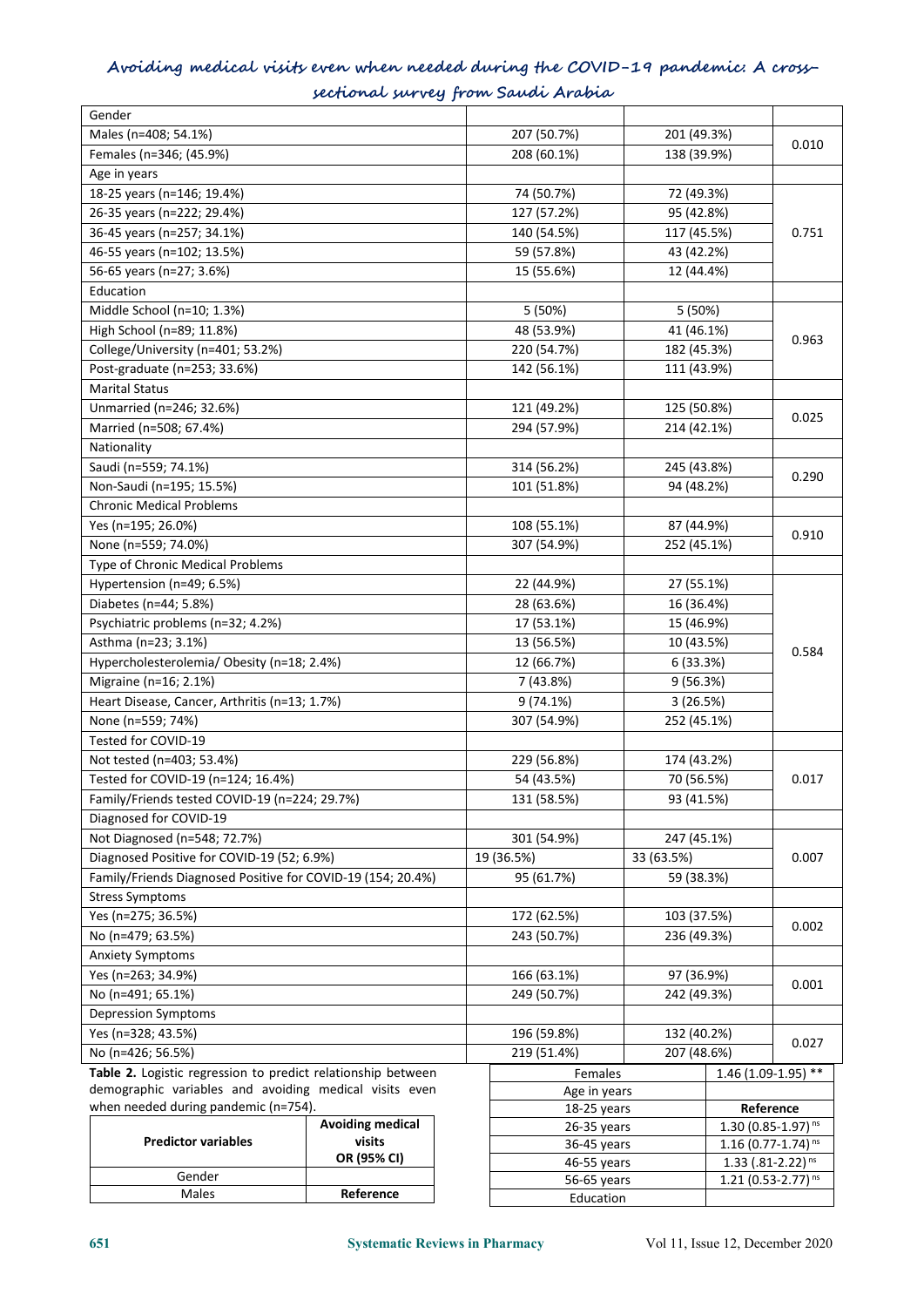| Middle School                     | Reference                           | almost one and half times (OR=1.46; 95%                                                      |
|-----------------------------------|-------------------------------------|----------------------------------------------------------------------------------------------|
| High School                       | $1.17(0.31 - 4.32)^{ns}$            | more likely to avoid medical visits even when                                                |
| College/University                | 1.20 $(0.34 - 4.24)$ <sup>ns</sup>  | the first wave of the COVID-19 pandemi                                                       |
| Post-graduate                     | $1.27(0.36 - 4.52)^{ns}$            | Similarly, married participants were sin                                                     |
| <b>Marital Status</b>             |                                     | medical visits compared with married ones (C                                                 |
| Unmarried                         | Reference                           | 1.04-1.92). Participants who tested or diagi                                                 |
| Married                           | $1.41(1.04-1.92)*$                  | COVID-19 were less likely to avoid medical                                                   |
| Nationality                       |                                     | 95% CI: 0.39-0.88) and (OR=0.47; 95%                                                         |
| Saudi                             | Reference                           | compared to other groups. In addition, pa                                                    |
| Non-Saudi                         | $0.83$ (0.61-1.16) <sup>ns</sup>    | reported symptoms of stress, anxiety, a                                                      |
| <b>Chronic Medical Problems</b>   |                                     | almost more likely to avoid medical visits o                                                 |
| Yes                               | $1.01(0.73 - 1.41)^{ns}$            | was needed (OR=1.62; 95% CI: 1.19-2.19); (O<br>1.22-2.26) and (OR=1.40; 95% CI: 1.04-1.8)    |
| None                              | Reference                           | compared with normal.                                                                        |
| Type of Chronic Medical Problems  |                                     |                                                                                              |
| None                              | Reference                           | <b>4. DISCUSSION</b>                                                                         |
| Hypertension                      | $0.66$ (0.37-1.21) <sup>ns</sup>    | The current study aimed to determine the                                                     |
| Diabetes                          | 1.43 $(.760-2.71)$ <sup>ns</sup>    | pandemic on<br>COVID-19<br>people's<br>hea                                                   |
| Psychiatric problems              | $0.93(0.45-1.91)^{ns}$              | behaviors in the KSA. Findings demonstrate                                                   |
| Asthma                            | 1.06 $(0.46 - 2.47)$ <sup>ns</sup>  | fifty percent of the participants avoided med                                                |
| Hypercholesterolemia/Obesity      | $1.64$ (0.61-4.43) <sup>ns</sup>    | when needed out of fear of catching COV                                                      |
| Migraine                          | $0.63$ (0.23-1.73) <sup>ns</sup>    | during the first wave of the pandemic in K.                                                  |
| Heart Disease, Cancer, Arthritis  | 2.46 $(0.49 - 12.03)$ <sup>ns</sup> | with findings presented <sup>3</sup> . They found that fe                                    |
| Tested for COVID-19               |                                     | ill was a major barrier in seeking medical car                                               |
| Not Tested                        | Reference                           | conditions during COVID-19 pandemic. Pa                                                      |
| Tested for COVID-19               | $0.58(0.39 - 0.88)$ **              | avoided medical visits in order to comply                                                    |
| Family/Friends tested COVID-19    | $1.07(0.76-1.49)^{ns}$              | restrictions. Furthermore, participants in tl                                                |
| Diagnosed for COVID-19            |                                     | primarily concerned about getting an infectio                                                |
| Not Diagnosed                     | Reference                           | staff and level of protective measures ir                                                    |
| Diagnosed Positive for COVID-19   | $0.47(0.26 - 0.85)$ **              | healthcare settings. It was suggested by I                                                   |
| Family/Friends Diagnosed Positive | $1.32$ (0.96-1.91) <sup>ns</sup>    | screen all healthcare providers on regular ba                                                |
| for COVID-19                      |                                     | such risks <sup>3</sup> .                                                                    |
| <b>Stress Symptoms</b>            |                                     | The findings from current study demonstra                                                    |
| No                                | Reference                           | and married participants were more likely t<br>medical services. People avoided visiting hea |
| Yes                               | $1.62$ (1.19-2.19) **               | to abide by social distancing during this time.                                              |
| Anxiety Symptom                   |                                     | demonstrated that females in KSA are more                                                    |
| No                                | Reference                           | with social distancing measures in comparis                                                  |
| Yes                               | $1.66$ (1.22-2.26) **               | Furthermore, in current study we found th                                                    |
| <b>Depression Symptoms</b>        |                                     | who had higher anxiety, stress and depressio                                                 |
| No                                | Reference                           | avoid medical visits. Previous studies have                                                  |
| Yes                               | $1.40(1.04-1.87)$ *                 | that females are at increased to experienc                                                   |

**sectional survey from Saudi Arabia**

almost one and half times (OR=1.46; 95% CI: 1.09-1.95) more likely to avoid medical visits even when needed during the first wave of the COVID-19 pandemic than males. Similarly, married participants were similarly avoided medical visits compared with married ones (OR=1.41; 95% CI: 1.04-1.92). Participants who tested or diagnosed with the COVID-19 were less likely to avoid medical visits (OR=0.58; 95% CI: 0.39-0.88) and (OR=0.47; 95% CI: 0.26-0.85) compared to other groups. In addition, participants who reported symptoms of stress, anxiety, and depression almost more likely to avoid medical visits despite when it was needed (OR=1.62; 95% CI: 1.19-2.19); (OR=1.66; 95% CI: 1.22-2.26) and (OR=1.40; 95% CI: 1.04-1.87), respectively compared with normal.

Tested for COVID-19 0.58 (0.39-0.88) \*\* avoided medical visits in order to comply with lockdown The current study aimed to determine the impact of the COVID-19 pandemic on people's healthcare-seeking behaviors in the KSA. Findings demonstrate that more than fifty percent of the participants avoided medical visits even when needed out of fear of catching COVID-19 infection during the first wave of the pandemic in KSA which aligns with findings presented <sup>3</sup>. They found that fear of becoming ill was a major barrier in seeking medical care for emergent conditions during COVID-19 pandemic. Participants also restrictions. Furthermore, participants in this study were primarily concerned about getting an infection from hospital staff and level of protective measures implemented in healthcare settings. It was suggested by respondents to screen all healthcare providers on regular basis to minimize such risks  $3$ . .

 $\frac{y_{\text{es}}}{y_{\text{c}}}\$  1.62 (1.19-2.19) \*\* to abide by social distancing during this time. Al-Hanawi et al.  $Y$ es  $1.66 (1.22-2.26)$  \*\* Furthermore, in current study we found that participants  $Y$ es  $1.40 (1.04-1.87)$  that females are at increased to experience psychological The findings from current study demonstrated the female and married participants were more likely to avoid visiting medical services. People avoided visiting healthcare centers demonstrated that females in KSA aremore likely to comply with social distancing measures in comparison to males <sup>10</sup>. . who had higher anxiety, stress and depression more likely to avoid medical visits. Previous studies have demonstrated symptoms during COVID-19<sup> 11, 12</sup>. Married participants are more likely to live with families and children, which may have been a factor in limiting their visits to medical centers out of fear of catching an infection and avoiding the vulnerability of their families.



Our study's finding shows no significant difference in the percentages of avoiding medical visits between those with or without chronic medical condition (p. value =0.91). More

\*\*\*p<.001; \*\*p<.01; \*p<.05; *ns*=non-significant; OR=Odd ratios

More than half of the participants (55%) avoided medical visits during the first wave of the COVID-19 pandemic out of fear of catching the COVID-19 infection (Figure 1).

**Figure 1.** Medical visits during the first wave of the COVID- 19 pandemic in KSA, 2020

Demographic data of the participants were reported in table 1. Findings demonstrate that female participants and those who were married had a significantly higher percentage of avoiding medical visits during the COVID-19 pandemic,<br>60.1% and 57.9%, respectively (p<0.05). A higher percentage of participants who were not tested and family/friends tested for COVID-19 avoided medical visits 56.8% and 58.5%, respectively (p<0.01). The participants suffering stress, anxiety, and depression had a higher significant percentage of avoiding medical visits during the COVID-19 pandemic 62.5%, 63.1%, and 59.8%, respectively  $(p<0.01)$ . There was a non-significant difference regarding  $[p<0.01]$ . There was a non-significant difference regarding age group, education level, nationality, and chronic medical problems between those who avoided medical visits or not.<br>Logistic regression (table 2) demonstrates that females were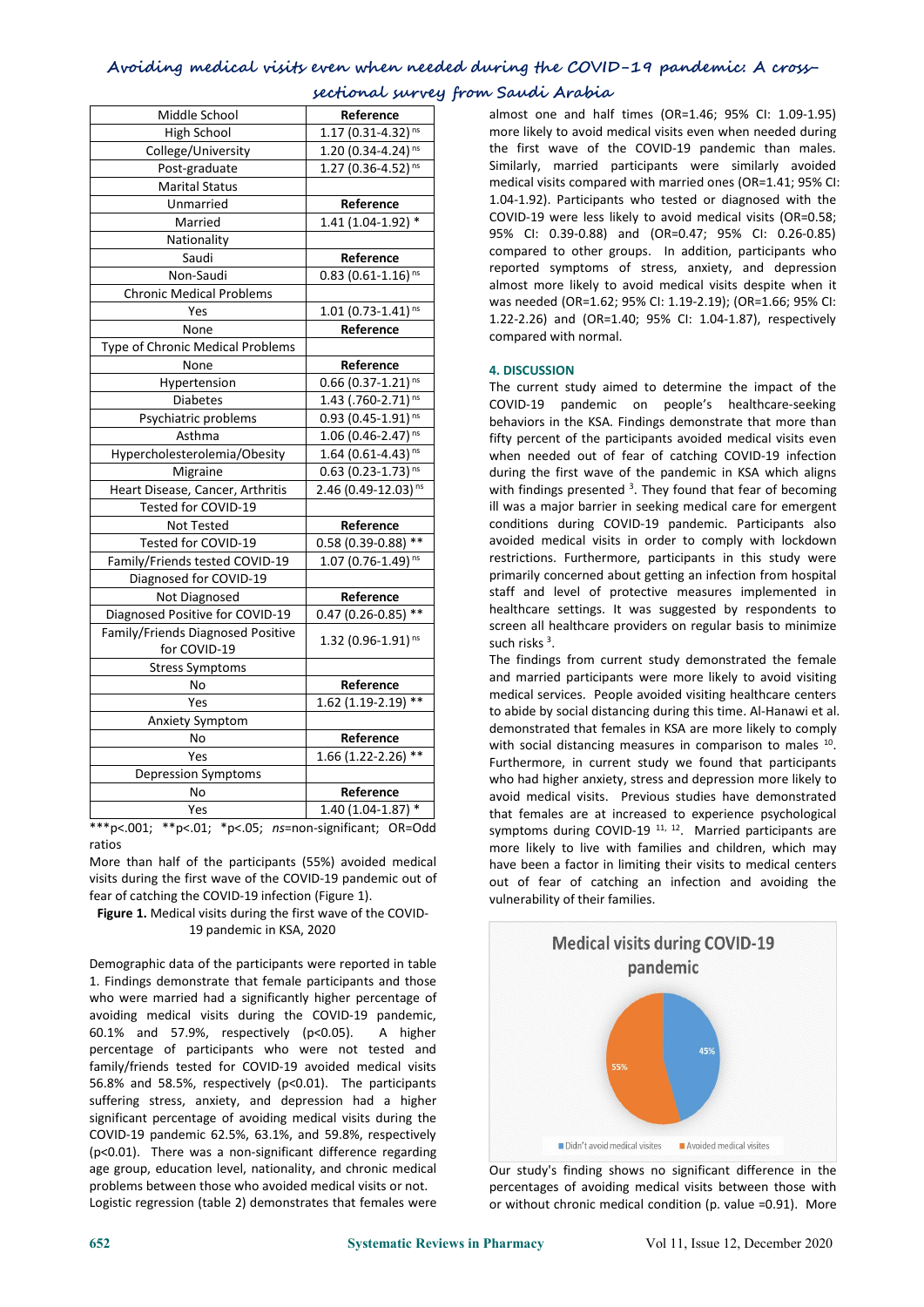## **sectional survey from Saudi Arabia**

than half of participants who had chronic medical conditions did not pursue even needed medical visits, and we found that participants who had and who did not have chronic medical conditions both were equally likely to avoid medical visits (p=0.91). These were important observations because avoiding appropriate medical care when needed can aggravate existing medical problems and significantly impact people's general health status, especially those with chronic medical problems. Current findings align with another study finding  $^{13}$ , which also reported a decreasing trend in seeking campaigns  $\pm$ needed emergency medical care during the first few months of the COVID-19 pandemic in the USA, which lies between 41% to 63%.

In our study, 63% of diabetic patient avoided medical visits during the first wave of the COVID-19 pandemic due to fear of catching the infection. These findings contradict with analysis of national rates of visits for the year 2011-2015, which reported 21% increase of visits to emergency departments for management of diabetes in KSA <sup>14</sup>. Participants who had stress, anxiety, and depression were more likely to avoid medical visits during the COVID-19 pandemic. The possible explanation for these findings is general aggravated fear responses associated with mortality and morbidity rates due to the COVID-19 and risk messaging in local and international media <sup>15</sup>. Findings aligns with a limitations: dat<br>population-based study from the USA which also showed the lockdown strong association of mental health symptoms with avoiding needed medical care amidst the COVID-19 pandemic <sup>16</sup>. Individuals likely have avoided medical visits due to concerns about the possibility of extended wait times or increase human-to-human interaction, which can increase the vulnerability to catch COVID-19 infection. However, the impact of such delayed medical care has adverse health outcomes and may increase the risk for mortality of cardiac patients that has been viewed as collateral damage <sup>17</sup>. The .

Our study findings demonstrated that participants who were either tested or positively diagnosed with COVID-19 were less likely to avoid medical visits. This demonstrates that 20-01-021-0013. The authors also extend their thanks to Dr. individuals who had caught infection were visiting medical centers for medical care. This was early time of pandemic, and people were relied more on healthcare centers and hospitals to manage the symptoms of COVID-19 infection. However, during the late phase of pandemic the medical centers were encouraging those diagnosed with mild to moderate COVID-19 symptoms to quarantine themselves at home, which was a more effective approach in successful treatment of COVID-19. This also decreased the risk of infection for people visiting medical centers for other reasons.

Our study concluded that people avoided medical visits during the first pandemic wave, even when needed due to fear of catching COVID-19 infection. This risk was equal for those with or without chronic medical conditions and aggravated for those experiencing stress, anxiety and depression. These findings suggest that public health campaigns should normalize psychological reactions and emphasize the importance of visiting designated health centers in case of serious symptoms or medical conditions. Additionally, the ministry of health can take more initiatives to enhance the healthcare system capacity in order to meet the healthcare needs of populations who are reluctant to visit medical centers. The current study findings have certain implications for public health and medical institutions to enhance physical and mental health in the communities.

Firstly, media campaigns should focus on normalizing the

<sup>14</sup>. information from previous medical records of patients; elevated levels of fear associated with the COVID-19 infection. Secondly, healthcare organizations should be more stringent in adopting preventive actions and protocols to control the spread of COVID-19 infection in hospital staff and visitors. Thirdly, the online appointment system should be used which should be strictly followed with reminders to both practitioners and patients, in order to decrease waiting time. This will be effective to control fear levels as well as decrease the risk of exposure. Fourthly, public health campaigns should educate people to seek appropriate medical care when needed by providing enough information and resources to seek medical care from designated healthcare centers during pandemic. Fifthly, the Ministry of Health should focus on enhancing healthcare centers capacity to cater the healthcare needs of the community. Lastly, the Ministry of Health can take some initiatives for medical follow-up of people with chronic medical conditions. This is possible by retrieving telephone or online contact approach them for assessment of their current health conditions and providing them appropriate medical advice and guidance to continue visit designated medical centers if needed.

<sup>16</sup>. Chronic medical conditions in this survey. Secondly, we did The finding should be considered with the following limitations: data was collected through online survey during the lockdown period of the pandemic, which might be the reason for the limited representation of participants with not inquire in detail about availability, preferences, and actual utilization of any other community health resources by people who were avoiding medical visits even when needed to identify existing gaps in healthcare services.

## **Acknowledgments**

The authors would like to Acknowledge King Abdulaziz City for Science and Technology (KACST) for funding this project through Fast Track Funding Path for COVID-19, grant No. 5- Mohamed Ali Alzain, Mrs. Amira Atta and Mrs. Rawan Obeidat for the technical assistant in the managing and dissemination of the online survey and DATA organization.

## **Conflicts of interest**

The authors declare that they have no conflict of interest.

## **Declaration**

"Adaptations made into (Arabic language) from (Arabic- WHOQOL-BREF), Geneva, World Health Organization (WHO), (3 May 2020), (https://www.who.int/toolkits/whoqol/whoqol bref/docs/default-source/publishing-policies/whoqol bref/arabic-whoqol-bref, accessed (2nd June 2020). WHO is not responsible for the content or accuracy of this translation/adaptation. In the event of any inconsistency between the English and the insert language translation, the original English version shall be the binding and authentic

## **REFERENCES**

version."

- 1. Hamel L, Kearney A, Kirzinger A, et al. KFF Health Tracking Poll: June 2020. Kaiser Family Foundation San Francisco, CA; 2020.
- 2. Uchino K, Kolikonda MK, Brown D, et al. Decline in stroke presentations during COVID-19 surge. 2020;51:2544- 2547.